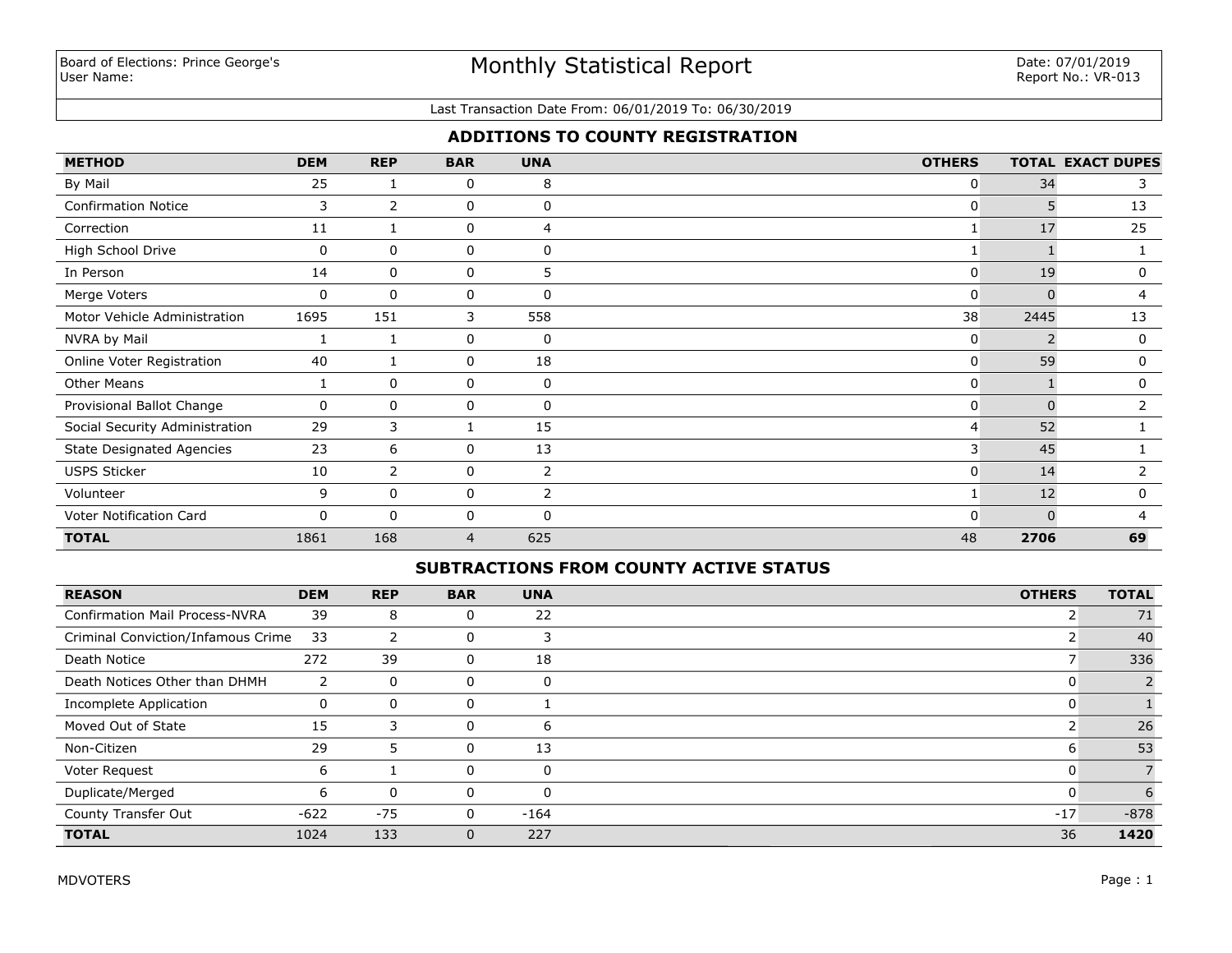Last Transaction Date From: 06/01/2019 To: 06/30/2019

## **AFFILIATION CHANGES**

| <b>CHANGE</b> | <b>DEM</b> | <b>REP</b> | <b>BAR</b> | <b>UNA</b> | <b>OTHERS</b> | <b>TOTAL</b> |
|---------------|------------|------------|------------|------------|---------------|--------------|
| From          | 293        | 104        |            | 158        | 85            | 640          |
| To            | 226        | 88         |            | 283        | 42            | 640          |
| <b>TOTAL</b>  | $-67$      | $-16$      |            | 125        | $-43$         |              |

### **CURRENT ACTIVE REGISTRATION**

| <b>ACTIVITY</b>              | <b>DEM</b> | <b>REP</b> | <b>BAR</b> | <b>UNA</b> | <b>OTHERS</b> | <b>TOTAL</b> |
|------------------------------|------------|------------|------------|------------|---------------|--------------|
| <b>BEGINNING OF REPORT</b>   | 462004     | 40009      | 34         | 72518      | 13662         | 588227       |
| ADDITIONS $(+)$              | 1861       | 168        | 4          | 625        | 48            | 2706         |
| REINSTATED (+)               | 74         | 4          | 0          | 21         |               | 100          |
| CANCELLED (-)                | -361       | $-50$      | 0          | $-40$      | $-17$         | $-468$       |
| COUNTY TRANSFER OUT (-)      | $-622$     | $-75$      | 0          | $-164$     | $-17$         | $-878$       |
| AFFILIATION CHANGES (+ OR -) | $-67$      | $-16$      |            | 125        | $-43$         | $\Omega$     |
| * INACTIVATED (-)            | $-41$      | -8         | $\Omega$   | $-22$      | $-2$          | $-73$        |
| $*$ REACTIVATED $(+)$        | 91         |            | 0          | 18         | -C            | 114          |
| <b>END OF REPORT TOTALS</b>  | 462939     | 40037      | 39         | 73081      | 13632         | 589728       |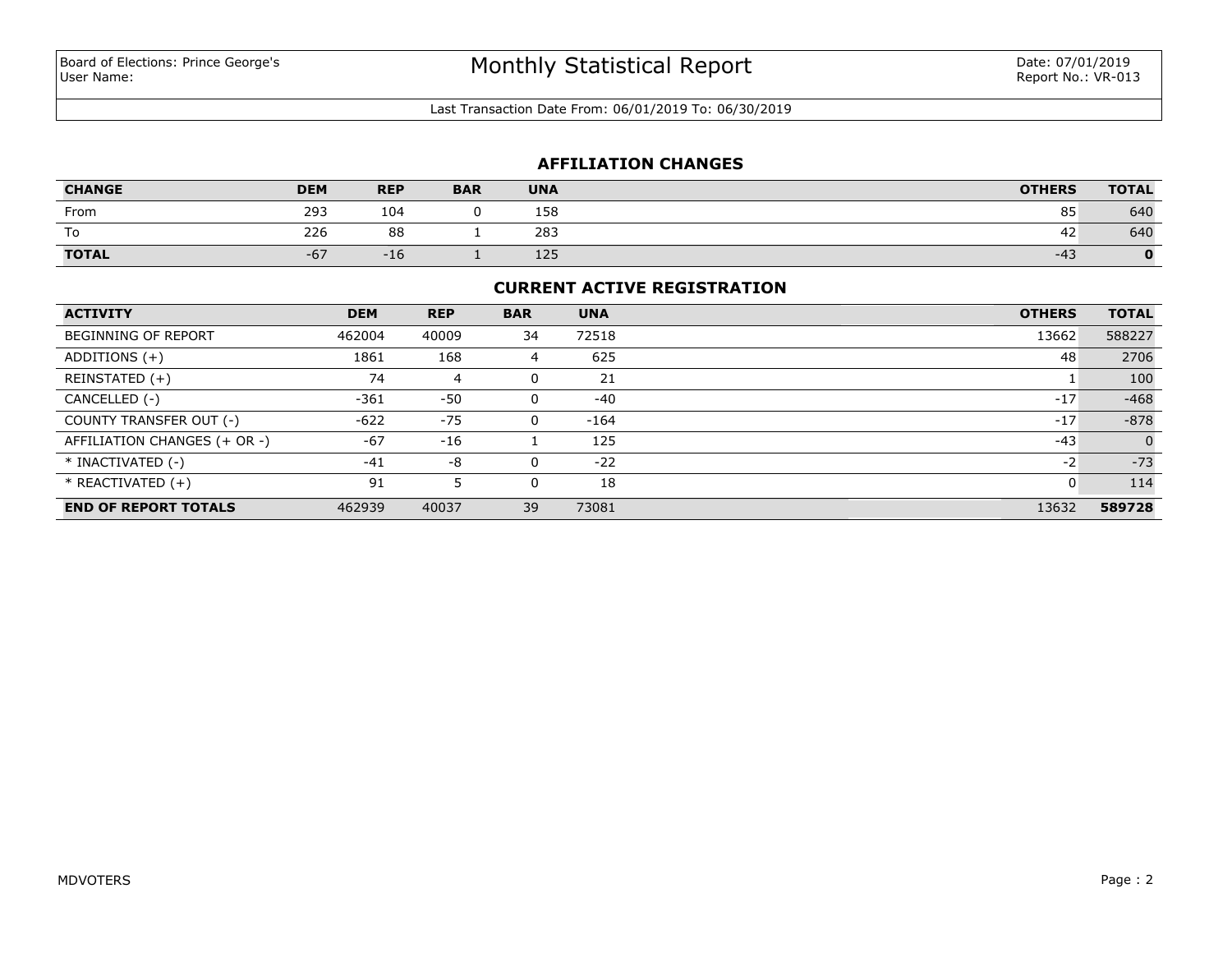#### Last Transaction Date From: 06/01/2019 To: 06/30/2019

## **INACTIVE REGISTRATION**

## **SUBTRACTIONS FROM COUNTY INACTIVE STATUS**

| <b>REASON</b>                      | <b>DEM</b> | <b>REP</b> | <b>BAR</b>   | <b>UNA</b> | <b>OTHERS</b> | <b>TOTAL</b> |
|------------------------------------|------------|------------|--------------|------------|---------------|--------------|
| <b>Confirmation Notice</b>         | 25         |            | 0            |            | 0             | 29           |
| Criminal Conviction/Infamous Crime | $\Omega$   | 0          | 0            |            | U             |              |
| Death Notice                       |            |            | 0            |            | U             | 9            |
| Motor Vehicle Administration       | 57         | 4          | 0            | 9          | 0             | 70           |
| Moved Out of State                 | 172        | 38         | 0            | 47         | 3             | 260          |
| Online Voter Registration          |            | 0          | 0            | 0          | O             |              |
| <b>State Designated Agencies</b>   |            | 0          | 0            |            | 0             |              |
| <b>USPS Sticker</b>                | 8          |            | 0            | 2          | 0             | 11           |
| Duplicate/Merged                   |            | 0          | $\Omega$     | 0          | $\mathbf{0}$  | $\Omega$     |
| County Transfer Out                | $-26$      | $-4$       | 0            | -9         | 0             | $-39$        |
| <b>TOTAL</b>                       | 298        | 49         | $\mathbf{0}$ | 73         | 3             | 423          |

# **CURRENT INACTIVE REGISTRATION**

| <b>ACTIVITY</b>              | <b>DEM</b> | <b>REP</b> | <b>BAR</b> | <b>UNA</b> | <b>OTHERS</b> | <b>TOTAL</b> |
|------------------------------|------------|------------|------------|------------|---------------|--------------|
| <b>BEGINNING OF REPORT</b>   | 21039      | 2498       |            | 5110       | 655           | 29302        |
| $*$ INACTIVATED $(+)$        | 41         | 8          |            | 22         |               | 73           |
| *REACTIVATED (-)             | $-93$      | -6         |            | $-15$      |               | $-114$       |
| COUNTY TRANSFER OUT (-)      | $-26$      | $-4$       |            | -9         |               | $-39$        |
| AFFILIATION CHANGES (+ OR -) |            | 0          |            | 0          |               | $\Omega$     |
| CANCELLED FROM INACTIVE (-)  | $-179$     | $-39$      |            | $-49$      | -3            | $-270$       |
| PENDING FROM INACTIVE (-)    | 0          | 0          |            | 0          |               | $\Omega$     |
| <b>TOTAL INACTIVE</b>        | 20782      | 2457       |            | 5059       | 654           | 28952        |

# **ACTIVE AND INACTIVE REGISTRATION TOTAL REGISTRATION RECORDS**

| <b>ACTIVITY</b>       | <b>DEM</b> | <b>REP</b> | <b>BAR</b> | <b>UNA</b> | <b>OTHERS</b> | <b>TOTAL</b> |
|-----------------------|------------|------------|------------|------------|---------------|--------------|
| ACTIVE REGISTRATION   | 462939     | 40037      | 39         | 73081      | 13632         | 589728       |
| INACTIVE REGISTRATION | 20782      | 2457       |            | 5059       | 654           | 28952        |
| <b>TOTAL RECORDS</b>  | 483721     | 42494      | 39         | 78140      | 14286         | 618680       |